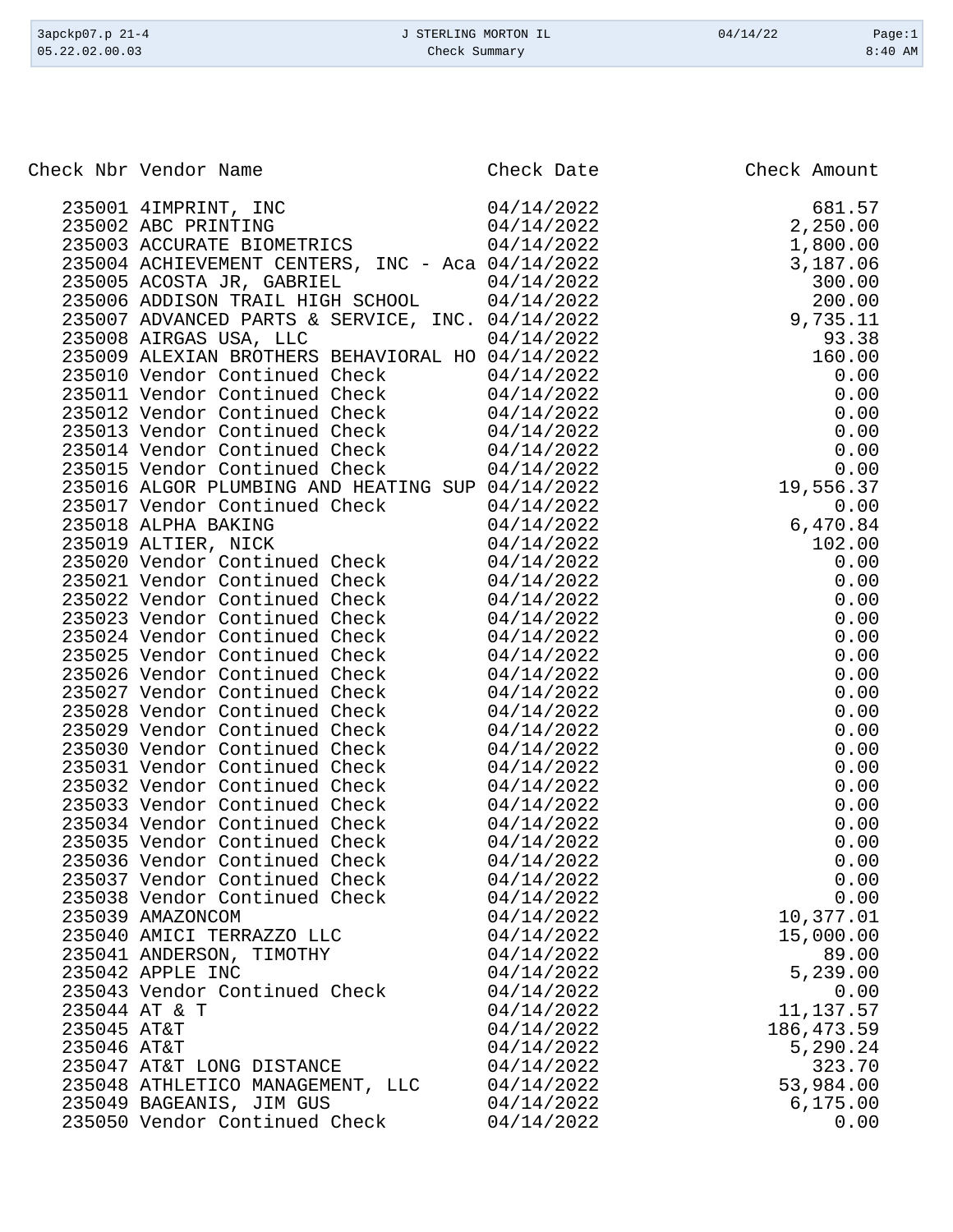| 05.22.02.00.03<br>Check Summary |           |
|---------------------------------|-----------|
|                                 | $8:40$ AM |

| Check Nbr Vendor Name                                                                                                                                                                                                                             | Check Date | Check Amount                                                                                                                              |
|---------------------------------------------------------------------------------------------------------------------------------------------------------------------------------------------------------------------------------------------------|------------|-------------------------------------------------------------------------------------------------------------------------------------------|
| 235051 BDO USA, LLP<br>235052 Vendor Continued Check                                                                                                                                                                                              | 04/14/2022 | $138.75$ $0.00$ $229.97$ $176.45$ $0.00$ $4,416.00$                                                                                       |
|                                                                                                                                                                                                                                                   | 04/14/2022 |                                                                                                                                           |
| 235053 BECKER, MELODY 04/14/2022<br>235054 BEST, CAROL 04/14/2022<br>235055 Vendor Continued Check 04/14/2022                                                                                                                                     |            |                                                                                                                                           |
|                                                                                                                                                                                                                                                   |            |                                                                                                                                           |
|                                                                                                                                                                                                                                                   |            |                                                                                                                                           |
|                                                                                                                                                                                                                                                   |            |                                                                                                                                           |
|                                                                                                                                                                                                                                                   |            | 213.84                                                                                                                                    |
| 235056 BIBLIOTHECA, LLC<br>235057 BISHOP, BRAD W 04/14/2022<br>235058 Vendor Continued Check 04/14/2022                                                                                                                                           |            |                                                                                                                                           |
| 235059 BJORNSTAD, ERIC D<br>235060 BLICK ART MATERIALS LLC 04/14/2022                                                                                                                                                                             |            | $213.84$<br>0.00<br>2,419.39                                                                                                              |
|                                                                                                                                                                                                                                                   |            | 1,978.27                                                                                                                                  |
| 235061 BLUEWIRE COMMUNICATIONS 04/14/2022                                                                                                                                                                                                         |            | 19,867.00                                                                                                                                 |
| 235062 BORGARDT, RANDALL 04/14/2022<br>235063 BOZYK, JENNIFER 04/14/2022<br>235064 BR BLEACHERS 04/14/2022<br>235065 BREAKOUT, INC 04/14/2022<br>235066 BRITTEN SCHOOL 04/14/2022<br>235066 BRITTEN SCHOOL 04/14/2022                             |            | 230.00                                                                                                                                    |
|                                                                                                                                                                                                                                                   |            | 600.00                                                                                                                                    |
|                                                                                                                                                                                                                                                   |            | 21,957.00                                                                                                                                 |
|                                                                                                                                                                                                                                                   |            | 515.00                                                                                                                                    |
|                                                                                                                                                                                                                                                   |            | 11,249.28                                                                                                                                 |
| 235067 Vendor Continued Check                                                                                                                                                                                                                     | 04/14/2022 | 0.00                                                                                                                                      |
| 235068 BSA BUILDING SERVICES OF AMERI 04/14/2022                                                                                                                                                                                                  |            | $0.00$<br>16,276.03                                                                                                                       |
| 235069 Vendor Continued Check 04/14/2022                                                                                                                                                                                                          |            |                                                                                                                                           |
| 235070 Vendor Continued Check 04/14/2022                                                                                                                                                                                                          |            |                                                                                                                                           |
| 235071 Vendor Continued Check 04/14/2022                                                                                                                                                                                                          |            |                                                                                                                                           |
| 235072 Vendor Continued Check 04/14/2022                                                                                                                                                                                                          |            | $10,210.03$<br>0.00<br>0.00<br>0.00<br>0.00<br>6,464.93                                                                                   |
| 235073 BUREAU OF WATER AND SEWERAGE 04/14/2022                                                                                                                                                                                                    |            |                                                                                                                                           |
|                                                                                                                                                                                                                                                   | 04/14/2022 | 2,800.00                                                                                                                                  |
|                                                                                                                                                                                                                                                   |            |                                                                                                                                           |
| 235074 BURKE, MARY<br>235075 CAMACHO, VANESSA<br>235076 CAR TLC LLC                                                                                                                                                                               |            |                                                                                                                                           |
| 235075 CAMACHO, VANESSA<br>235075 CAMACHO, VANESSA<br>235077 CARLIN SALES CORP<br>235077 CARLIN SALES CORP<br>235078 CASLON INC<br>235079 CASTELLO, LISA<br>235080 CASTELLO, MARIA<br>235080 CASTILLO, MARIA<br>235081 CAVANAUGH, KRISTINA JO<br> |            | 2,800.00<br>117.50<br>14,638.00<br>342.04<br>791.01<br>27.46<br>15.08<br>131.98<br>1,150.00<br>5,920.59<br>1,435.00<br>172.42<br>1,615.86 |
|                                                                                                                                                                                                                                                   |            |                                                                                                                                           |
|                                                                                                                                                                                                                                                   |            | $27.46$<br>$15.08$<br>$131.98$                                                                                                            |
|                                                                                                                                                                                                                                                   |            |                                                                                                                                           |
|                                                                                                                                                                                                                                                   |            |                                                                                                                                           |
|                                                                                                                                                                                                                                                   |            |                                                                                                                                           |
|                                                                                                                                                                                                                                                   |            |                                                                                                                                           |
| 235084 CENTRAL RESTAURANT PRODUCTS 04/14/2022                                                                                                                                                                                                     |            |                                                                                                                                           |
| 235085 CHAMBAZ, YVES                                                                                                                                                                                                                              | 04/14/2022 |                                                                                                                                           |
| 235086 CHICAGO TRIBUNE MEDIA GROUP 04/14/2022                                                                                                                                                                                                     |            | 1,615.86                                                                                                                                  |
| 235087 CHICAGO CHINESE CULTURAL INSTI 04/14/2022                                                                                                                                                                                                  |            | 300.00                                                                                                                                    |
| 235088 Vendor Continued Check                                                                                                                                                                                                                     | 04/14/2022 | 0.00                                                                                                                                      |
| 235089 Vendor Continued Check                                                                                                                                                                                                                     | 04/14/2022 | 0.00                                                                                                                                      |
| 235090 CHICAGO GLASS AND MIRROR                                                                                                                                                                                                                   | 04/14/2022 | 6,247.00                                                                                                                                  |
| 235091 CHILDREN'S CENTER OF CICERO-BE 04/14/2022                                                                                                                                                                                                  |            | 25,805.88                                                                                                                                 |
| 235092 CHILLO, JENNIFER                                                                                                                                                                                                                           | 04/14/2022 | 600.00                                                                                                                                    |
| 235093 CINTAS CORPORATION NO.2                                                                                                                                                                                                                    | 04/14/2022 | 322.13                                                                                                                                    |
| 235094 Clearview Plumbing & Sewer, In 04/14/2022                                                                                                                                                                                                  |            | 60, 371.33                                                                                                                                |
| 235095 COLLINS, JOSEPH                                                                                                                                                                                                                            | 04/14/2022 | 493.44                                                                                                                                    |
| 235096 COM ED                                                                                                                                                                                                                                     | 04/14/2022 | 592.11                                                                                                                                    |
| 235097 Vendor Continued Check                                                                                                                                                                                                                     | 04/14/2022 | 0.00                                                                                                                                      |
| 235098 COM ED                                                                                                                                                                                                                                     | 04/14/2022 | 2,226.93                                                                                                                                  |
| 235099 COMCAST                                                                                                                                                                                                                                    | 04/14/2022 | 2,400.00                                                                                                                                  |
| 235100 COMCAST                                                                                                                                                                                                                                    | 04/14/2022 | 232.04                                                                                                                                    |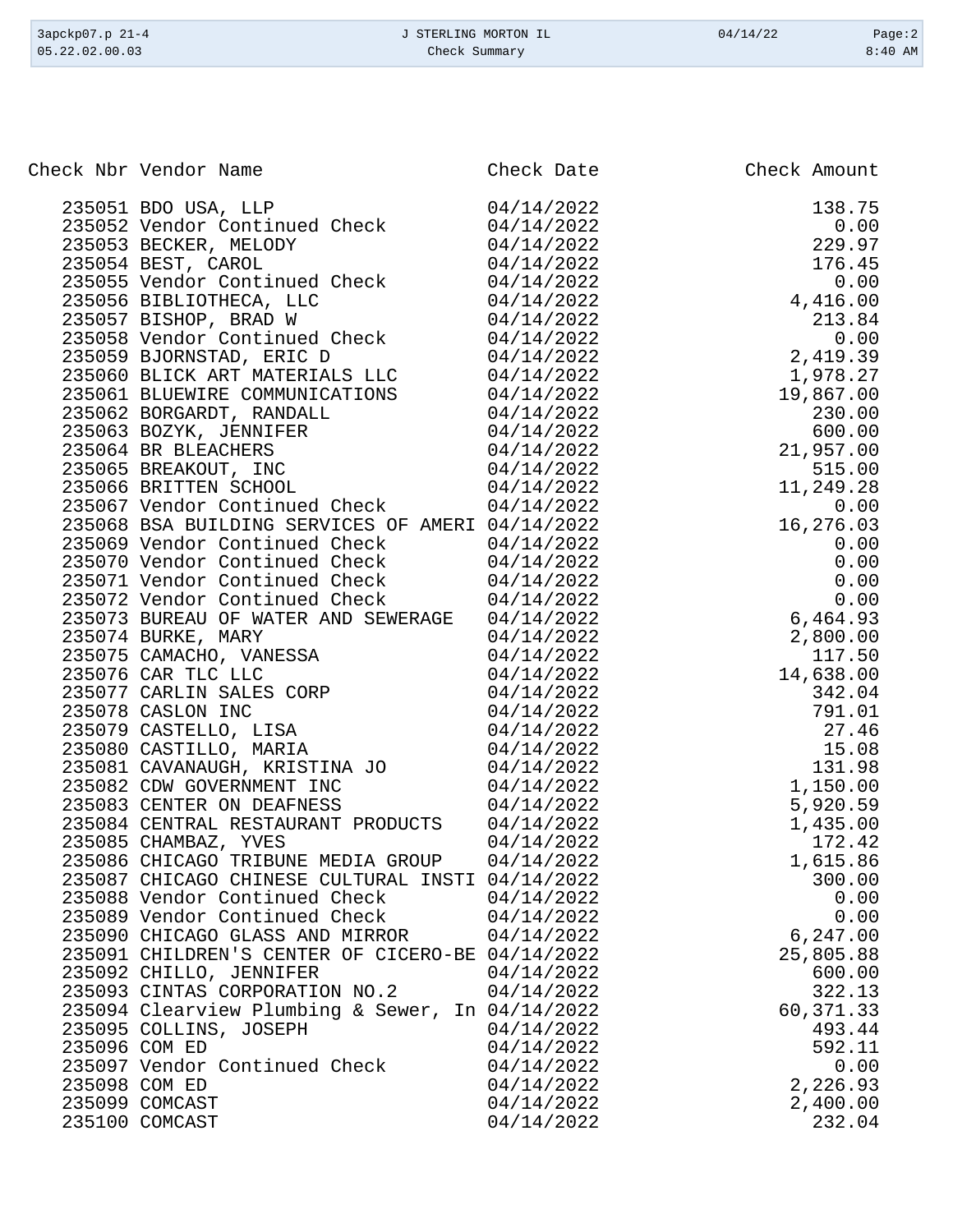| 3apckp07.p 21-4 | J STERLING MORTON IL | 04/14/22 | Page:3    |
|-----------------|----------------------|----------|-----------|
| 05.22.02.00.03  | Check Summary        |          | $8:40$ AM |

| Check Nbr Vendor Name                                                                                                                                                                                                                   | Check Date | Check Amount                                                                                                                                                                                                                                                                              |
|-----------------------------------------------------------------------------------------------------------------------------------------------------------------------------------------------------------------------------------------|------------|-------------------------------------------------------------------------------------------------------------------------------------------------------------------------------------------------------------------------------------------------------------------------------------------|
| 235101 CONNELLY, JAMES<br>235102 CONNELLY, TOM                                                                                                                                                                                          | 04/14/2022 | Check Amount<br>450.00<br>7.00<br>9,960.00<br>131.00<br>4,982.00<br>225.84<br>3,002.00<br>180.00<br>140.56<br>0.00<br>5,493.75<br>137.00<br>104.00<br>63.28<br>359.20<br>365.38<br>359.20<br>365.38<br>365.38<br>0.00<br>0.00<br>0.00<br>0.00<br>0.00<br>0.00<br>0.00<br>0.00<br>0.00<br> |
|                                                                                                                                                                                                                                         | 04/14/2022 |                                                                                                                                                                                                                                                                                           |
| 235102 CONTRACT PAPER GROUP, INC. 04/14/2022                                                                                                                                                                                            |            |                                                                                                                                                                                                                                                                                           |
|                                                                                                                                                                                                                                         |            |                                                                                                                                                                                                                                                                                           |
|                                                                                                                                                                                                                                         |            |                                                                                                                                                                                                                                                                                           |
|                                                                                                                                                                                                                                         |            |                                                                                                                                                                                                                                                                                           |
|                                                                                                                                                                                                                                         |            |                                                                                                                                                                                                                                                                                           |
|                                                                                                                                                                                                                                         |            |                                                                                                                                                                                                                                                                                           |
|                                                                                                                                                                                                                                         |            |                                                                                                                                                                                                                                                                                           |
|                                                                                                                                                                                                                                         |            |                                                                                                                                                                                                                                                                                           |
|                                                                                                                                                                                                                                         |            |                                                                                                                                                                                                                                                                                           |
|                                                                                                                                                                                                                                         |            |                                                                                                                                                                                                                                                                                           |
|                                                                                                                                                                                                                                         |            |                                                                                                                                                                                                                                                                                           |
|                                                                                                                                                                                                                                         |            |                                                                                                                                                                                                                                                                                           |
|                                                                                                                                                                                                                                         |            |                                                                                                                                                                                                                                                                                           |
|                                                                                                                                                                                                                                         |            |                                                                                                                                                                                                                                                                                           |
|                                                                                                                                                                                                                                         |            |                                                                                                                                                                                                                                                                                           |
| 235118 EASTER SEALS METROPOLITAN CHIC 04/14/2022                                                                                                                                                                                        |            |                                                                                                                                                                                                                                                                                           |
|                                                                                                                                                                                                                                         |            |                                                                                                                                                                                                                                                                                           |
|                                                                                                                                                                                                                                         |            |                                                                                                                                                                                                                                                                                           |
| 235119 Vendor Continued Check $04/14/2022$<br>235120 Vendor Continued Check $04/14/2022$<br>235121 Vendor Continued Check $04/14/2022$                                                                                                  |            |                                                                                                                                                                                                                                                                                           |
| 235122 EBSCO SUBSCRIPTION SERVICES 04/14/2022<br>235123 Vendor Continued Check 04/14/2022<br>235124 EDWARD DON & COMPANY 04/14/2022                                                                                                     |            |                                                                                                                                                                                                                                                                                           |
|                                                                                                                                                                                                                                         |            |                                                                                                                                                                                                                                                                                           |
|                                                                                                                                                                                                                                         |            |                                                                                                                                                                                                                                                                                           |
| 235124 EDWARD DON & COMPANY $04/14/2022$<br>235125 ELKAY MANUFACTURING COMPANY $04/14/2022$<br>235126 Vendor Continued Check $04/14/2022$<br>235127 Vendor Continued Check $04/14/2022$<br>235128 ENGIE RESOURCES, LLC $04/14/2022$<br> |            |                                                                                                                                                                                                                                                                                           |
|                                                                                                                                                                                                                                         |            |                                                                                                                                                                                                                                                                                           |
|                                                                                                                                                                                                                                         |            |                                                                                                                                                                                                                                                                                           |
|                                                                                                                                                                                                                                         |            |                                                                                                                                                                                                                                                                                           |
|                                                                                                                                                                                                                                         |            | 504.40                                                                                                                                                                                                                                                                                    |
|                                                                                                                                                                                                                                         |            | 8,200.00<br>97.00<br>0 0 0                                                                                                                                                                                                                                                                |
|                                                                                                                                                                                                                                         |            |                                                                                                                                                                                                                                                                                           |
|                                                                                                                                                                                                                                         |            | 0.00                                                                                                                                                                                                                                                                                      |
|                                                                                                                                                                                                                                         |            | 0.00                                                                                                                                                                                                                                                                                      |
|                                                                                                                                                                                                                                         |            | 0.00                                                                                                                                                                                                                                                                                      |
|                                                                                                                                                                                                                                         |            | 0.00                                                                                                                                                                                                                                                                                      |
|                                                                                                                                                                                                                                         |            | 0.00                                                                                                                                                                                                                                                                                      |
| 235137 FIRST STUDENT INC                                                                                                                                                                                                                | 04/14/2022 | 21, 272.11                                                                                                                                                                                                                                                                                |
| 235138 FITNESS FACTORY OUTLET - FORES 04/14/2022                                                                                                                                                                                        |            | 3,493.00                                                                                                                                                                                                                                                                                  |
| 235139 FOUR POINT O INC                                                                                                                                                                                                                 | 04/14/2022 | 1,100.00                                                                                                                                                                                                                                                                                  |
| 235140 FRANK COONEY CO., INC                                                                                                                                                                                                            | 04/14/2022 | 2,138.24                                                                                                                                                                                                                                                                                  |
| 235141 FRONIMOS, CRYSTAL                                                                                                                                                                                                                | 04/14/2022 | 500.00                                                                                                                                                                                                                                                                                    |
| 235142 FUN CITY RESORT HOTEL/                                                                                                                                                                                                           | 04/14/2022 | 6, 225.18                                                                                                                                                                                                                                                                                 |
| 235143 GAMBOA, JOSE                                                                                                                                                                                                                     | 04/14/2022 | 361.50                                                                                                                                                                                                                                                                                    |
| 235144 GANCZEWSKI, CHRIS                                                                                                                                                                                                                | 04/14/2022 | 92.00                                                                                                                                                                                                                                                                                     |
| 235145 GARCIA, DULCINEA G                                                                                                                                                                                                               | 04/14/2022 | 65.00                                                                                                                                                                                                                                                                                     |
| 235146 GARCIA, JUVENTINA                                                                                                                                                                                                                | 04/14/2022 | 162.50                                                                                                                                                                                                                                                                                    |
| 235147 GARCIA, MARTIN                                                                                                                                                                                                                   | 04/14/2022 | 61.00                                                                                                                                                                                                                                                                                     |
| 235148 GEM ELECTRIC SUPPLY, INC                                                                                                                                                                                                         | 04/14/2022 | 638.25                                                                                                                                                                                                                                                                                    |
| 235149 GENERAL PARTS LLC                                                                                                                                                                                                                | 04/14/2022 | 4,600.45                                                                                                                                                                                                                                                                                  |
| 235150 GENESIS TECHNOLOGIES, INC                                                                                                                                                                                                        | 04/14/2022 | 7,500.00                                                                                                                                                                                                                                                                                  |
|                                                                                                                                                                                                                                         |            |                                                                                                                                                                                                                                                                                           |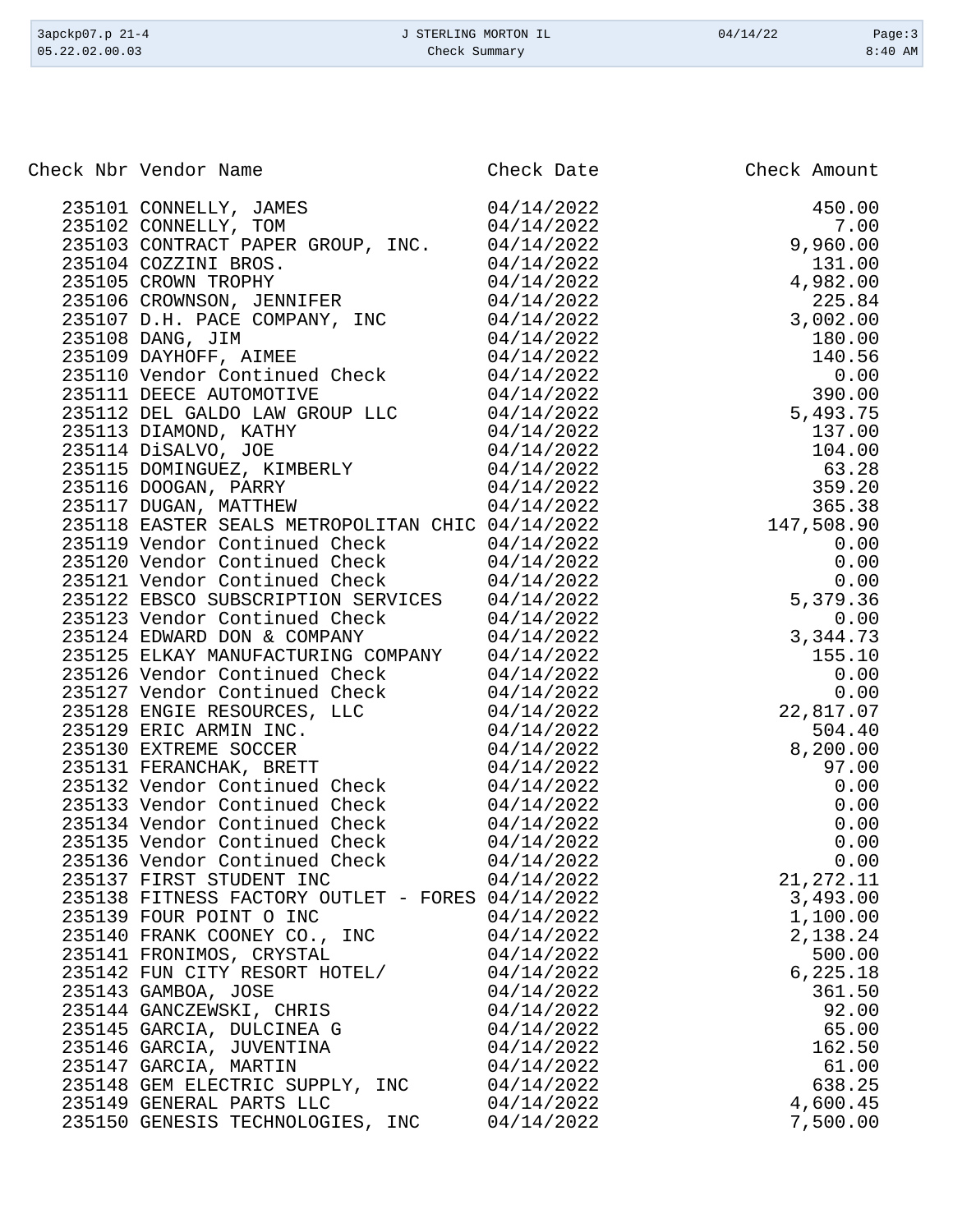| 3apckp07.p 21-4 | J STERLING MORTON IL | 04/14/22 | Page:4    |
|-----------------|----------------------|----------|-----------|
| 05.22.02.00.03  | Check Summary        |          | $8:40$ AM |
|                 |                      |          |           |

| Check Nbr Vendor Name                                                                                                                                                           | Check Date               | Check Amount        |
|---------------------------------------------------------------------------------------------------------------------------------------------------------------------------------|--------------------------|---------------------|
| 235151 GENGE, AMANDA E                                                                                                                                                          | 04/14/2022               | 120.00              |
| 235152 GIANT STEPS ILLINOIS INC                                                                                                                                                 | 04/14/2022               | 45,330.39           |
|                                                                                                                                                                                 | 04/14/2022               | 160.00              |
| 235153 GIBBS, MIKE<br>235154 GLAZIER CLINICS                                                                                                                                    | 04/14/2022               | 399.00              |
| 235155 GLENOAKS NORTH - THERAPEUTIC D 04/14/2022                                                                                                                                |                          | 6,301.44            |
| 235156 GLENVIEW OFFICE EQUIPMENT, INC 04/14/2022                                                                                                                                |                          | 775.60              |
|                                                                                                                                                                                 |                          | 600.00              |
| 235157 GONZALEZ, JOSE 04/14/2022<br>235158 GOOSECHASE ADVENTURES INC. 04/14/2022                                                                                                |                          | 4,000.00            |
| 235159 Vendor Continued Check 04/14/2022<br>235160 Vendor Continued Check 04/14/2022<br>235161 GORDON FOOD SERVICE, INC. 04/14/2022<br>235162 Vendor Continued Check 04/14/2022 |                          | 0.00                |
|                                                                                                                                                                                 |                          |                     |
|                                                                                                                                                                                 |                          | $72,081.77$<br>0.00 |
|                                                                                                                                                                                 |                          |                     |
| 235163 GRAINGER                                                                                                                                                                 | 04/14/2022               | 1,958.65            |
| 235163 Shinkson<br>235164 Vendor Continued Check (24/14/2022)<br>235165 GRECO AND SONS INC (24/14/2022)                                                                         |                          | 0.00                |
|                                                                                                                                                                                 |                          | 11,306.47           |
| 235166 GUIDING LIGHT AUTISM ACADEMY 04/14/2022                                                                                                                                  |                          | 11,147.68           |
|                                                                                                                                                                                 |                          | 196.13              |
| 235167 HANSEN'S SERVICE<br>235168 Vendor Continued Check 04/14/2022<br>235169 HARTCROWE HOCDIERI                                                                                |                          | 0.00                |
| 235169 HARTGROVE HOSPITAL 04/14/2022                                                                                                                                            |                          | 0.00<br>1,900.00    |
| 235170 HAYES MECHANICAL                                                                                                                                                         | 04/14/2022               | 1,062.52            |
| 235171 HEAT TRANSFER LABORATORIES, IN 04/14/2022                                                                                                                                |                          | 5,135.00            |
|                                                                                                                                                                                 | 04/14/2022               | 6, 168.28           |
| 235172 HELPING HAND CENTER<br>225172 HIGGS LARRY<br>235173 HIGGS, LARRY                                                                                                         | 04/14/2022               | 65.00               |
| 235174 HINSDALE SCHOOL DISTRICT #86 04/14/2022                                                                                                                                  |                          | 100.00              |
| 235175 Vendor Continued Check 04/14/2022                                                                                                                                        |                          | 0.00                |
| 235176 Vendor Continued Check 04/14/2022                                                                                                                                        |                          | 0.00                |
| 235177 Vendor Continued Check 04/14/2022                                                                                                                                        |                          | 0.00                |
| 235178 Vendor Continued Check 04/14/2022                                                                                                                                        |                          | 0.00                |
| 235179 Vendor Continued Check 04/14/2022                                                                                                                                        |                          | 0.00                |
| 235180 Vendor Continued Check 04/14/2022                                                                                                                                        |                          | 0.00                |
| 235181 Vendor Continued Check 04/14/2022                                                                                                                                        |                          | 0.00                |
|                                                                                                                                                                                 |                          | 0.00                |
| 235182 Vendor Continued Check 04/14/2022                                                                                                                                        |                          | 0.00                |
| 235183 Vendor Continued Check 04/14/2022<br>235184 Vendor Continued Check 04/14/2022                                                                                            |                          | 0.00                |
|                                                                                                                                                                                 |                          | 0.00                |
| 235185 Vendor Continued Check 04/14/2022<br>235186 Vendor Continued Check                                                                                                       | 04/14/2022               | 0.00                |
| 235187 Vendor Continued Check                                                                                                                                                   | 04/14/2022               | 0.00                |
| 235188 HOME DEPOT Dept. 32-2501460665 04/14/2022                                                                                                                                |                          | 18,014.26           |
| 235189 HOMEWOOD FLOSSMOR HIGH SCHOOL                                                                                                                                            | 04/14/2022               | 250.00              |
| 235190 HOSKIN, DEAN                                                                                                                                                             | 04/14/2022               | 137.00              |
| 235191 IADA STATE CONFERENCE                                                                                                                                                    | 04/14/2022               | 160.00              |
| 235192 IDEAL INTERPRETER, LLC                                                                                                                                                   | 04/14/2022               | 855.00              |
| 235193 IFLY-INDOOR SKYDIVING                                                                                                                                                    | 04/14/2022               | 1,224.65            |
| 235194 ILLINOIS SCHOOL FOR THE DEAF                                                                                                                                             | 04/14/2022               | 188.00              |
| 235195 ILLINOIS SCHOOL SERVICES, INC                                                                                                                                            | 04/14/2022               | 608.00              |
| 235196 INTERVIEWSTREAM                                                                                                                                                          |                          | 9,261.00            |
| 235197 Vendor Continued Check                                                                                                                                                   | 04/14/2022<br>04/14/2022 | 0.00                |
| 235198 ISTE 2014                                                                                                                                                                | 04/14/2022               | 295.00              |
| 235199 IXL LEARNING, INC                                                                                                                                                        | 04/14/2022               | 850.00              |
| 235200 J. AVE DEVELOPMENT                                                                                                                                                       | 04/14/2022               | 2,315.93            |
|                                                                                                                                                                                 |                          |                     |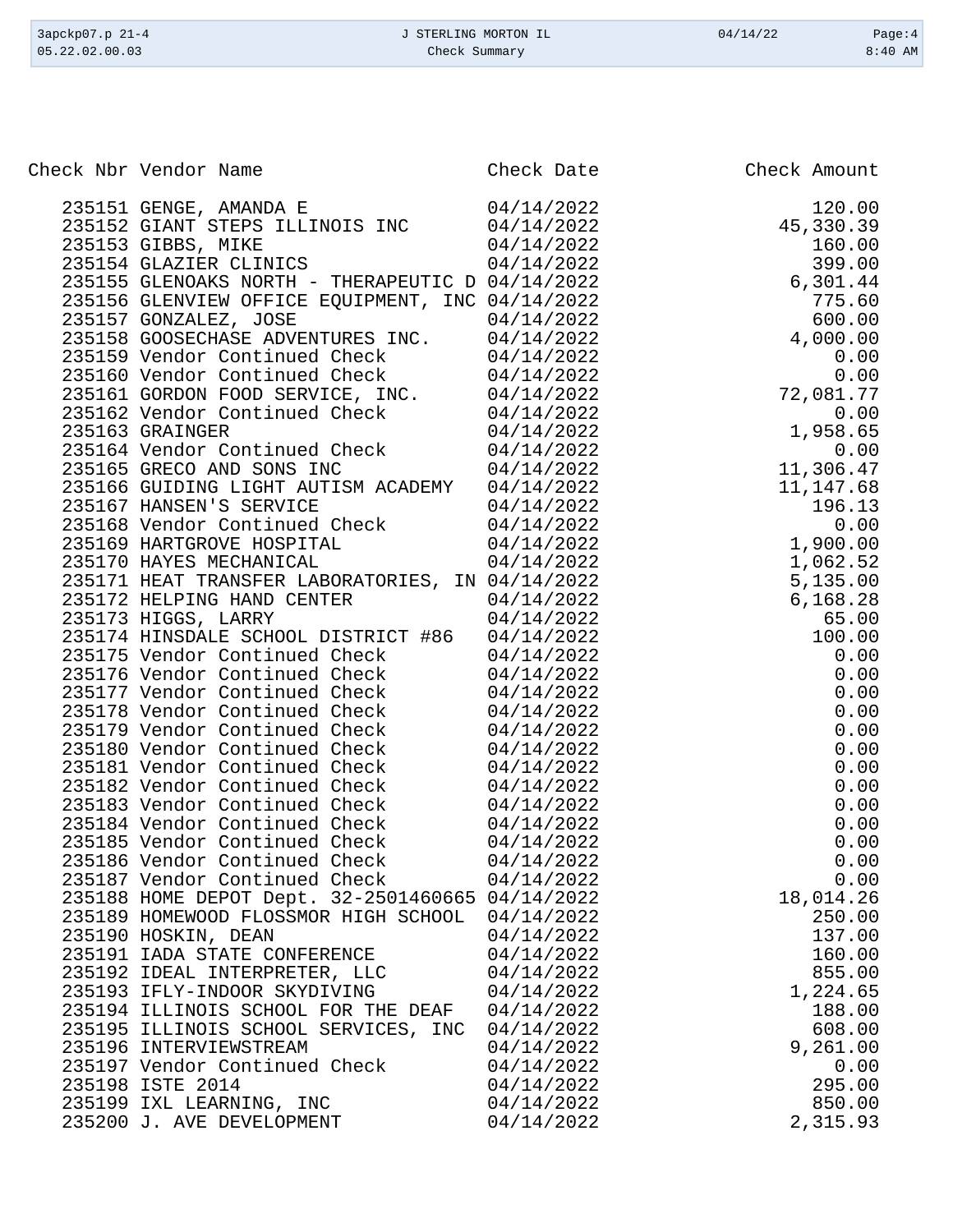| 3apckp07.p 21-4 | J STERLING MORTON IL | 04/14/22 | Page:5    |
|-----------------|----------------------|----------|-----------|
| 05.22.02.00.03  | Check Summary        |          | $8:40$ AM |
|                 |                      |          |           |

| Check Nbr Vendor Name                                                                                                                                                                                                        | Check Date | Check Amount<br>Check Amount<br>600.00<br>1,281.95<br>68.08<br>160.00<br>160.00<br>168.50<br>162.50<br>137.00<br>5,428.44<br>1,688.00<br>20,041.98<br>4.00<br>20,041.98<br>4.00<br>145.72<br>22.08<br>4.00<br>145.72<br>22.00<br>6.00<br>0.00<br>0.00<br>0.00<br>0.00<br>0.00<br>0.00<br>0.00<br>0.00 |
|------------------------------------------------------------------------------------------------------------------------------------------------------------------------------------------------------------------------------|------------|-------------------------------------------------------------------------------------------------------------------------------------------------------------------------------------------------------------------------------------------------------------------------------------------------------|
| 235201 JACKLIN, WILLIAM R 04/14/2022                                                                                                                                                                                         |            |                                                                                                                                                                                                                                                                                                       |
|                                                                                                                                                                                                                              |            |                                                                                                                                                                                                                                                                                                       |
| 235202 JACKS<br>235203 JACOBEK, NANCY<br>235204 JAMES, TIMOTHY<br>235205 JASSO, TERESA<br>235205 JASSO, TERESA<br>235206 JENKINS, ROBERT<br>235206 JENKINS, ROBERT<br>24/14/2022                                             |            |                                                                                                                                                                                                                                                                                                       |
|                                                                                                                                                                                                                              |            |                                                                                                                                                                                                                                                                                                       |
|                                                                                                                                                                                                                              |            |                                                                                                                                                                                                                                                                                                       |
|                                                                                                                                                                                                                              |            |                                                                                                                                                                                                                                                                                                       |
| 235207 JEWISH CHILD AND FAMILY SERVIC 04/14/2022                                                                                                                                                                             |            |                                                                                                                                                                                                                                                                                                       |
| 235208 JnR SAFETY, INC                                                                                                                                                                                                       | 04/14/2022 |                                                                                                                                                                                                                                                                                                       |
| 235209 JOHNSON CONTROLS FIRE PROTECTI 04/14/2022                                                                                                                                                                             |            |                                                                                                                                                                                                                                                                                                       |
| 235210 JOSEPH ACADEMY IN DES PLAINES 04/14/2022                                                                                                                                                                              |            |                                                                                                                                                                                                                                                                                                       |
| 235211 JOSTENS                                                                                                                                                                                                               | 04/14/2022 |                                                                                                                                                                                                                                                                                                       |
|                                                                                                                                                                                                                              |            |                                                                                                                                                                                                                                                                                                       |
|                                                                                                                                                                                                                              |            |                                                                                                                                                                                                                                                                                                       |
|                                                                                                                                                                                                                              |            |                                                                                                                                                                                                                                                                                                       |
| 235211 JOSIENS<br>235212 JOYCE-BUGAJSKI, KATELYN 04/14/2022<br>235213 KALKA, LORA BOEHNE 04/14/2022<br>235214 KASIK, ERIN 04/14/2022<br>235215 Vendor Continued Check 04/14/2022<br>235215 Vendor Continued Check 04/14/2022 |            |                                                                                                                                                                                                                                                                                                       |
| 235216 KELLY, ERIN                                                                                                                                                                                                           | 04/14/2022 |                                                                                                                                                                                                                                                                                                       |
| 235217 KELLY COLGAN, KATHLEEN 04/14/2022                                                                                                                                                                                     |            |                                                                                                                                                                                                                                                                                                       |
| 235218 KEVIN MACK HUNTER SERVICES INC 04/14/2022                                                                                                                                                                             |            |                                                                                                                                                                                                                                                                                                       |
|                                                                                                                                                                                                                              |            |                                                                                                                                                                                                                                                                                                       |
| 235219 KOENIG, MICAH 04/14/2022<br>235220 Vendor Continued Check 04/14/2022                                                                                                                                                  |            |                                                                                                                                                                                                                                                                                                       |
| 235221 Vendor Continued Check 04/14/2022                                                                                                                                                                                     |            |                                                                                                                                                                                                                                                                                                       |
| 235222 Vendor Continued Check 04/14/2022                                                                                                                                                                                     |            |                                                                                                                                                                                                                                                                                                       |
| 235223 KRUEGER INTERNATIONAL, INC 04/14/2022                                                                                                                                                                                 |            |                                                                                                                                                                                                                                                                                                       |
| 235224 LAFORCE, INC.                                                                                                                                                                                                         | 04/14/2022 |                                                                                                                                                                                                                                                                                                       |
| 235225 LAKE-COOK DISTRIBUTORS INC 04/14/2022                                                                                                                                                                                 |            |                                                                                                                                                                                                                                                                                                       |
| 235226 Vendor Continued Check 04/14/2022                                                                                                                                                                                     |            |                                                                                                                                                                                                                                                                                                       |
| 235227 Vendor Continued Check 04/14/2022                                                                                                                                                                                     |            |                                                                                                                                                                                                                                                                                                       |
| 235228 Vendor Continued Check 04/14/2022                                                                                                                                                                                     |            |                                                                                                                                                                                                                                                                                                       |
| 235229 Vendor Continued Check 04/14/2022                                                                                                                                                                                     |            |                                                                                                                                                                                                                                                                                                       |
| 235230 Vendor Continued Check 04/14/2022                                                                                                                                                                                     |            |                                                                                                                                                                                                                                                                                                       |
| 235231 Vendor Continued Check 04/14/2022                                                                                                                                                                                     |            |                                                                                                                                                                                                                                                                                                       |
| 235232 LAKEVIEW BUS LINES, INC                                                                                                                                                                                               | 04/14/2022 |                                                                                                                                                                                                                                                                                                       |
| 235233 LANGUAGE TESTING INTERNATIONAL 04/14/2022                                                                                                                                                                             |            |                                                                                                                                                                                                                                                                                                       |
| 235234 LEARNWELL                                                                                                                                                                                                             | 04/14/2022 |                                                                                                                                                                                                                                                                                                       |
| 235235 LEYDEN COMMUNITY HS                                                                                                                                                                                                   | 04/14/2022 |                                                                                                                                                                                                                                                                                                       |
| 235236 LOPEZ, BRENDA                                                                                                                                                                                                         | 04/14/2022 | 730.00                                                                                                                                                                                                                                                                                                |
| 235237 LORRAINE, SARAH                                                                                                                                                                                                       | 04/14/2022 | 607.19                                                                                                                                                                                                                                                                                                |
| 235238 MALONE, DAN                                                                                                                                                                                                           | 04/14/2022 | 7.00                                                                                                                                                                                                                                                                                                  |
| 235239 MAPS.COM                                                                                                                                                                                                              | 04/14/2022 | 1,050.00                                                                                                                                                                                                                                                                                              |
| 235240 MARKLUND CHILDREN'S HOME                                                                                                                                                                                              | 04/14/2022 | 24,007.26                                                                                                                                                                                                                                                                                             |
| 235241 MC ADAM LANDSCAPING, INC                                                                                                                                                                                              | 04/14/2022 | 11,625.00                                                                                                                                                                                                                                                                                             |
| 235242 MC CLOUD SERVICES                                                                                                                                                                                                     | 04/14/2022 | 65.68                                                                                                                                                                                                                                                                                                 |
| 235243 MCGRAW-HILL GLOBAL EDUCATION H 04/14/2022                                                                                                                                                                             |            | 31,200.00                                                                                                                                                                                                                                                                                             |
| 235244 MCMAHON, JOSH                                                                                                                                                                                                         | 04/14/2022 | 296.29                                                                                                                                                                                                                                                                                                |
| 235245 MENTA ACADEMY HILLSIDE                                                                                                                                                                                                | 04/14/2022 | 19,602.16                                                                                                                                                                                                                                                                                             |
| 235246 MENTA ACADEMY OAK PARK                                                                                                                                                                                                | 04/14/2022 | 9,938.92                                                                                                                                                                                                                                                                                              |
| 235247 MENTA ACADEMY MIDWAY                                                                                                                                                                                                  | 04/14/2022 | 20,750.22                                                                                                                                                                                                                                                                                             |
| 235248 MESIROW INSURANCE SERVICES                                                                                                                                                                                            | 04/14/2022 | 17,500.00                                                                                                                                                                                                                                                                                             |
| 235249 METRO GARAGE INC                                                                                                                                                                                                      | 04/14/2022 | 50.00                                                                                                                                                                                                                                                                                                 |
| 235250 MIDWEST PAPER RETRIEVER                                                                                                                                                                                               | 04/14/2022 | 171.94                                                                                                                                                                                                                                                                                                |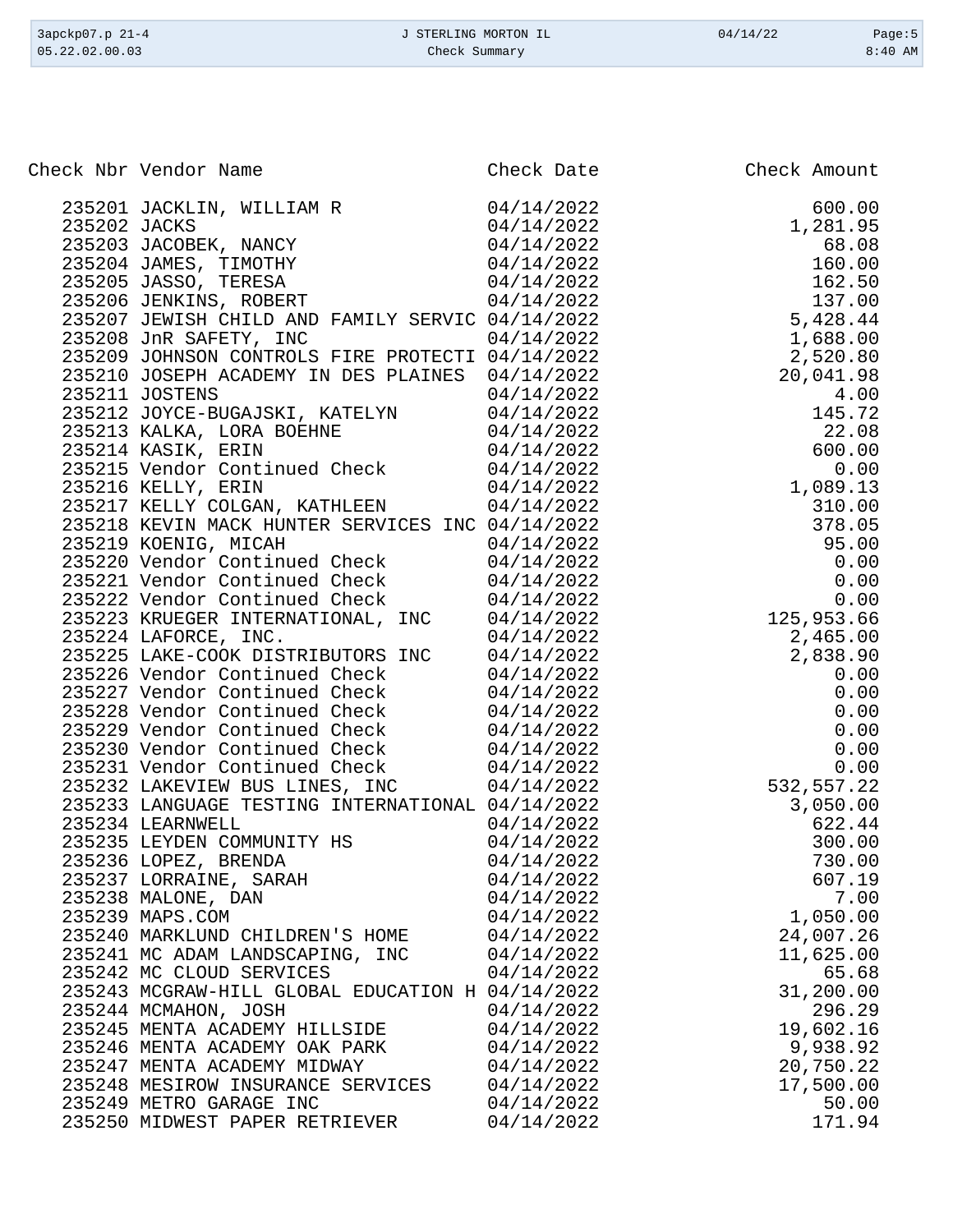| 3apckp07.p 21-4<br>05.22.02.00.03 | J STERLING MORTON IL<br>Check Summary | 04/14/22 | Page:6<br>$8:40$ AM |
|-----------------------------------|---------------------------------------|----------|---------------------|
|                                   |                                       |          |                     |

Check Nbr Vendor Name **Check Date** Check Date Check Amount

|  | 235251 MONACO, JAMES                                                                            | 04/14/2022 | 600.00    |
|--|-------------------------------------------------------------------------------------------------|------------|-----------|
|  | 235252 Morning Noon and Night                                                                   | 04/14/2022 | 700.00    |
|  | 235253 Vendor Continued Check                                                                   | 04/14/2022 | 0.00      |
|  | 235254 Vendor Continued Check                                                                   | 04/14/2022 | 0.00      |
|  | 235255 Vendor Continued Check                                                                   | 04/14/2022 | 0.00      |
|  | 235256 MORTON HS IMPREST FUND                                                                   | 04/14/2022 | 2,330.63  |
|  | 235257 MULLER-PINEHURST DAIRY INC 04/14/2022                                                    |            | 10,175.27 |
|  |                                                                                                 | 04/14/2022 | 898.14    |
|  | 235258 MYBINDING, INC ***<br>235259 NASH, TREVOR                                                | 04/14/2022 | 61.00     |
|  | 235260 NATIONAL MUSEUM OF MEXICAN ART 04/14/2022                                                |            | 375.00    |
|  | 235261 NATIONAL BUSINESS EDUCATION AS 04/14/2022                                                |            | 624.00    |
|  | 235262 Vendor Continued Check                                                                   | 04/14/2022 | 0.00      |
|  | 235263 NEXT DAY PLUS                                                                            | 04/14/2022 | 4,546.07  |
|  | 235264 Vendor Continued Check                                                                   | 04/14/2022 | 0.00      |
|  | 235265 NICOR GAS                                                                                | 04/14/2022 | 5,099.21  |
|  |                                                                                                 | 04/14/2022 | 0.00      |
|  | 235266 Vendor Continued Check<br>235267 NOODLE TOOLS, INC.                                      | 04/14/2022 | 621.00    |
|  |                                                                                                 |            |           |
|  | 235268 NSN EMPLOYER SERVICES, INC 04/14/2022                                                    |            | 2,481.15  |
|  | 235269 O'NEIL, ANNEMARIE                                                                        | 04/14/2022 | 500.00    |
|  | 235270 OCCUPATIONAL HEALTH CENTERS OF 04/14/2022                                                |            | 250.00    |
|  |                                                                                                 | 04/14/2022 | 0.00      |
|  | 235271 Vendor Continued Check<br>235272 Vendor Continued Check<br>235273 Vendor Continued Check | 04/14/2022 | 0.00      |
|  |                                                                                                 | 04/14/2022 | 0.00      |
|  | 235274 Vendor Continued Check                                                                   | 04/14/2022 | 0.00      |
|  | 235275 Vendor Continued Check                                                                   | 04/14/2022 | 0.00      |
|  | 235276 Vendor Continued Check                                                                   | 04/14/2022 | 0.00      |
|  | 235277 Vendor Continued Check                                                                   | 04/14/2022 | 0.00      |
|  | 235278 Vendor Continued Check                                                                   | 04/14/2022 | 0.00      |
|  | 235279 Vendor Continued Check                                                                   | 04/14/2022 | 0.00      |
|  | 235280 Vendor Continued Check                                                                   | 04/14/2022 | 0.00      |
|  | 235281 Vendor Continued Check                                                                   | 04/14/2022 | 0.00      |
|  | 235282 OFFICE DEPOT                                                                             | 04/14/2022 | 8,250.30  |
|  | 235283 OLIVER, PAMELA                                                                           | 04/14/2022 | 89.00     |
|  | 235284 OLSSON ROOFING COMPANY, INC $04/14/2022$                                                 |            | 3,031.00  |
|  | 235285 OSTAPCZUK, LYNN                                                                          | 04/14/2022 | 15.98     |
|  | 235286 P & M DISTRIBUTORS, INC $04/14/2022$<br>235287 Vendor Continued Charles 24/14/2022       |            | 5,570.63  |
|  | 235287 Vendor Continued Check 04/14/2022                                                        |            | 0.00      |
|  | 235288 Vendor Continued Check                                                                   | 04/14/2022 | 0.00      |
|  | 235289 Vendor Continued Check                                                                   | 04/14/2022 | 0.00      |
|  | 235290 PAISANS PIZZA                                                                            | 04/14/2022 | 702.27    |
|  | 235291 PARAMO, JACQUILINE                                                                       | 04/14/2022 | 25.75     |
|  | 235292 PARTIDA, EDWARDO                                                                         | 04/14/2022 | 297.33    |
|  | 235293 PASUT, NICHOLAS                                                                          | 04/14/2022 | 65.00     |
|  | 235294 PEPSI-COLA                                                                               | 04/14/2022 | 4,278.78  |
|  | 235295 PHILADELPHIA SECURITY PRODUCTS 04/14/2022                                                |            | 288.07    |
|  | 235296 PIONEER MANUFACTURING CO                                                                 | 04/14/2022 | 3,280.00  |
|  | 235297 PITNEY BOWES GLOBAL FINANCIAL                                                            | 04/14/2022 | 460.20    |
|  | 235298 PITNEY BOWES INC                                                                         | 04/14/2022 | 8,229.16  |
|  | 235299 Vendor Continued Check                                                                   | 04/14/2022 | 0.00      |
|  | 235300 PLAINFIELD SCHOOL DISTR. 202                                                             | 04/14/2022 | 1,500.00  |
|  |                                                                                                 |            |           |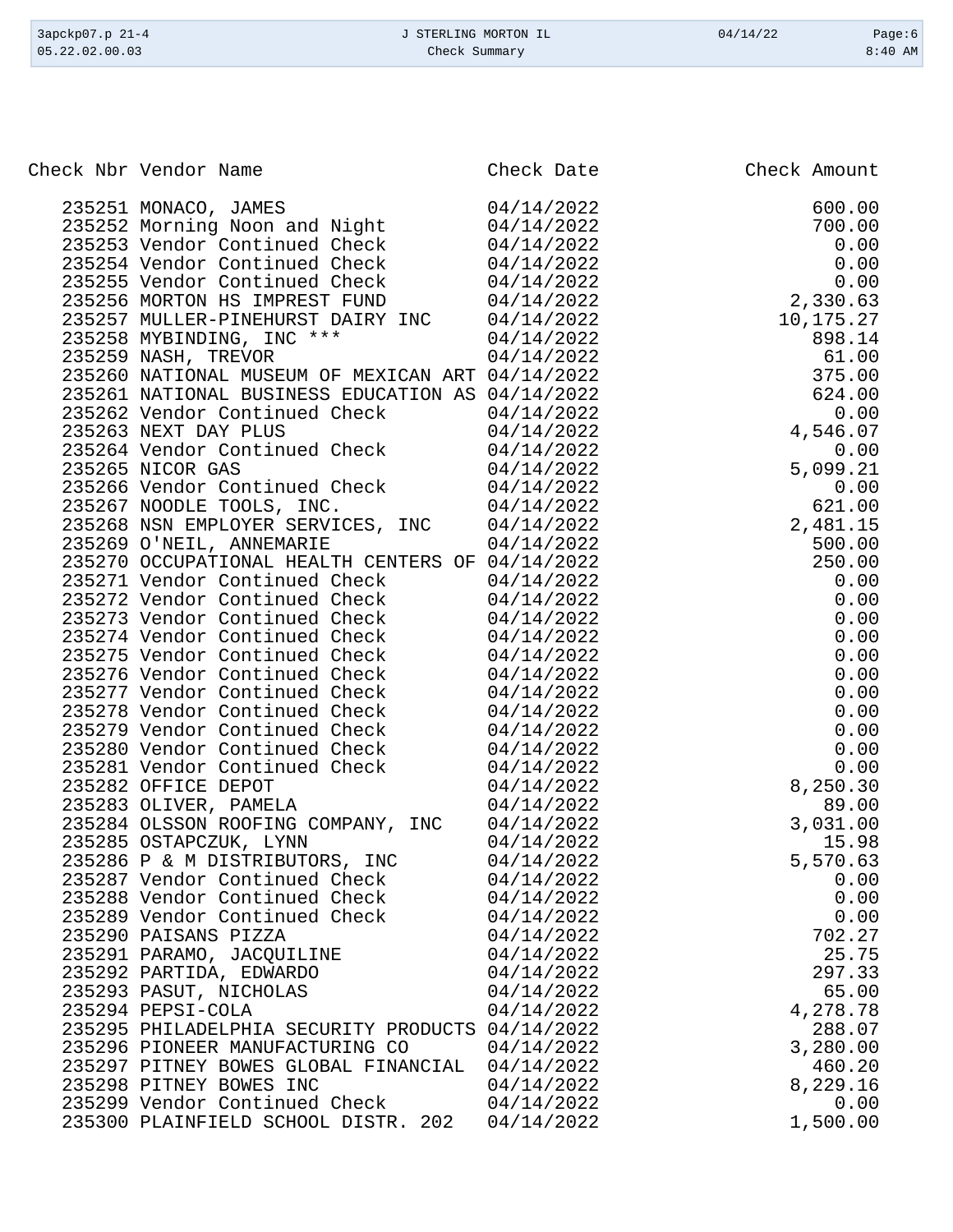| 3apckp07.p 21-4<br>05.22.02.00.03 |                                                  | J STERLING MORTON IL<br>Check Summary |              | Page:7<br>$8:40$ AM |  |
|-----------------------------------|--------------------------------------------------|---------------------------------------|--------------|---------------------|--|
|                                   |                                                  |                                       |              |                     |  |
|                                   | Check Nbr Vendor Name                            | Check Date                            | Check Amount |                     |  |
|                                   | 235301 POSITIVE IMPRESSIONS, INC.                | 04/14/2022                            | 4,669.79     |                     |  |
|                                   | 235302 PROGRESSIVE PEDIATRICS THERAPY 04/14/2022 |                                       |              | 250.00              |  |
|                                   | 235303 PROQUEST LLC                              | 04/14/2022                            | 1,004.25     |                     |  |
|                                   | 235304 PROVISO EAST HIGH SCHOOL                  | 04/14/2022                            |              | 250.00              |  |
|                                   | 235305 QUIZIZZ, INC                              | 04/14/2022                            |              | 200.00              |  |
|                                   | 235306 RAINEY, ANTHONY                           | 04/14/2022                            |              | 128.00              |  |
|                                   | 235307 RAMOS, RYAN J                             | 04/14/2022                            |              | 600.00              |  |
|                                   | 235308 RANDALL INDUSTRIES                        | 04/14/2022                            | 3,220.28     |                     |  |
|                                   | 235309 REFERENCE POINT PRESS                     | 04/14/2022                            |              | 295.00              |  |
|                                   | 235310 RESERVE ACCOUNT                           | 04/14/2022                            | 50,000.00    |                     |  |
|                                   | 235311 RICHARDS, SHANE                           | 04/14/2022                            |              | 65.00               |  |
|                                   | 235312 Vendor Continued Check                    | 04/14/2022                            |              | 0.00                |  |
|                                   | 235313 Vendor Continued Check                    | 04/14/2022                            |              | 0.00                |  |
|                                   | 235314 RIVEREDGE HOSPITAL                        | 04/14/2022                            | 3,000.00     |                     |  |
|                                   | 235315 RODRIGUEZ, MARIO                          | 04/14/2022                            |              | 61.00               |  |
|                                   | 235316 RODRIGUEZ, SILVESTRE                      | 04/14/2022                            |              | 600.00              |  |
|                                   | 235317 ROSINSKI, EDWARD                          | 04/14/2022                            |              | 600.00              |  |
|                                   | 235318 RUEFFER, JEFF                             | 04/14/2022                            |              | 137.00              |  |
|                                   | 235319 RYMARK, LINDSEY D                         | 04/14/2022                            |              | 600.00              |  |
|                                   | 235320 RZADZKI, JOANNE                           | 04/14/2022                            |              | 349.98              |  |
|                                   | 235321 Vendor Continued Check                    | 04/14/2022                            |              | 0.00                |  |
|                                   | 235322 Vendor Continued Check                    | 04/14/2022                            |              | 0.00                |  |
|                                   | 235323 Vendor Continued Check                    | 04/14/2022                            |              | 0.00                |  |
|                                   | 235324 SAM'S CLUB DIRECT                         | 04/14/2022                            |              | 650.39              |  |
|                                   | 235325 SCAPARDINE, ALLEN                         | 04/14/2022                            |              | 189.00              |  |
|                                   | 235326 SCHURE, ALLEN                             | 04/14/2022                            |              | 80.00               |  |
|                                   | 235327 SEAL OF ILLINOIS INC                      | 04/14/2022                            | 33,824.56    |                     |  |
|                                   | 235328 SENTINEL TECHNOLOGIES INC                 | 04/14/2022                            | 9,975.00     |                     |  |
|                                   | 235329 SERPICO, PATRICIA A                       | 04/14/2022                            |              | 32.48               |  |
|                                   | 235330 SERVICE TECH HEATING & COOLING 04/14/2022 |                                       | 25,702.00    |                     |  |
|                                   | 235331 SIEVERT ELECTRIC SERVICE & SAL 04/14/2022 |                                       |              | 506.00              |  |
|                                   | 235332 SIGNCO, INC.                              | 04/14/2022                            | 2,850.00     |                     |  |
|                                   | 235333 SILVEREYE TECHNOLOGIES                    | 04/14/2022                            | 49,950.68    |                     |  |
|                                   | 235334 SKYWARD, INC                              | 04/14/2022                            | 135,799.00   |                     |  |
|                                   | 235335 SMART WITNESS USA, LLC                    | 04/14/2022                            |              | 465.00              |  |
|                                   | 235336 SNA - SCHOOL NUTRITION ASSOC. 04/14/2022  |                                       |              | 58.50               |  |
|                                   | 235337 SOARING EAGLE ACADEMY                     | 04/14/2022                            | 8,405.41     |                     |  |
|                                   | 235338 SOLIMENO, LORRAINE M                      | 04/14/2022                            | 2,768.51     |                     |  |
|                                   | 235339 SPANO, NICHOLAS                           | 04/14/2022                            |              | 102.00              |  |
|                                   | 235340 SPECIAL EDUCATION SYSTEMS, INC 04/14/2022 |                                       | 9,358.77     |                     |  |
|                                   | 235341 SPORTSFIELDS INC                          | 04/14/2022                            | 2,712.50     |                     |  |
|                                   | 235342 SPRINT                                    | 04/14/2022                            |              | 295.98              |  |
|                                   | 235343 STEVENSON H.S. COMMUNITY FOUND 04/14/2022 |                                       | 1,850.00     |                     |  |
|                                   | 235344 STREAMWOOD BEHAVIORAL HEALTH S 04/14/2022 |                                       |              | 175.00              |  |
|                                   | 235345 STRIKER LANES                             | 04/14/2022                            | 5,136.00     |                     |  |

235346 SUBURBAN LIFE MEDIA  $04/14/2022$  65.00<br>235347 SUN LIFE ASSURANCE CO. OF CANA  $04/14/2022$  6,027.68

235348 Vendor Continued Check  $04/14/2022$  0.00<br>235349 Vendor Continued Check 04/14/2022 0.00 235349 Vendor Continued Check  $04/14/2022$  0.00<br>235350 Vendor Continued Check 04/14/2022 0.00

235347 SUN LIFE ASSURANCE CO. OF CANA 04/14/2022<br>235348 Vendor Continued Check 04/14/2022

235350 Vendor Continued Check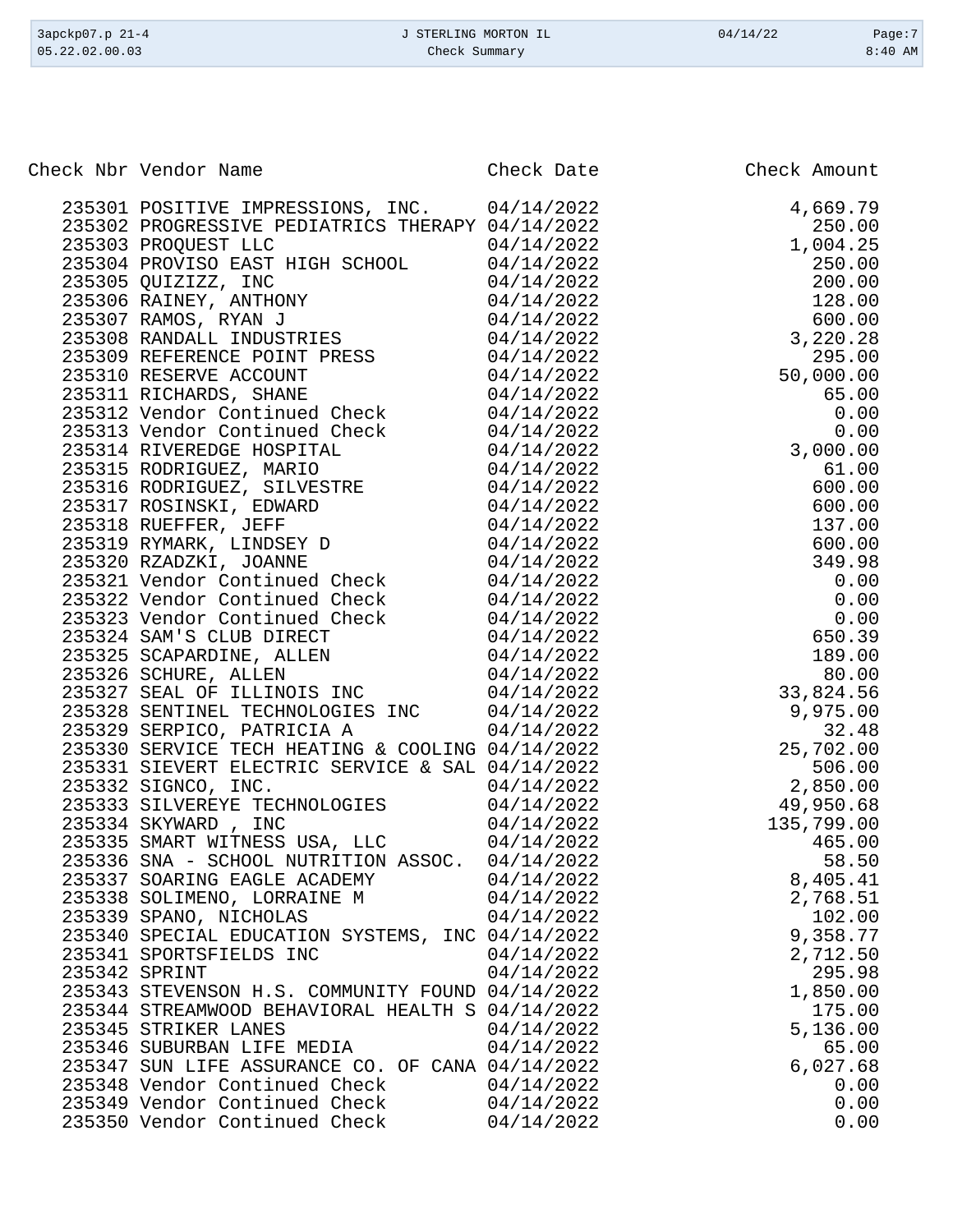| 3apckp07.p 21-4<br>05.22.02.00.03 | J STERLING MORTON IL<br>Check Summary                                                                                                                                                                                                                                                                                                                                                                                  |                                                                                                                                          | 04/14/22                                                                                                                         | Page:8<br>$8:40$ AM |
|-----------------------------------|------------------------------------------------------------------------------------------------------------------------------------------------------------------------------------------------------------------------------------------------------------------------------------------------------------------------------------------------------------------------------------------------------------------------|------------------------------------------------------------------------------------------------------------------------------------------|----------------------------------------------------------------------------------------------------------------------------------|---------------------|
|                                   |                                                                                                                                                                                                                                                                                                                                                                                                                        |                                                                                                                                          |                                                                                                                                  |                     |
|                                   |                                                                                                                                                                                                                                                                                                                                                                                                                        |                                                                                                                                          |                                                                                                                                  |                     |
|                                   | Check Nbr Vendor Name                                                                                                                                                                                                                                                                                                                                                                                                  | Check Date                                                                                                                               | Check Amount                                                                                                                     |                     |
|                                   | 235351 SUNBELT STAFFING<br>235352 SWANK MOTION PICTURES, INC<br>235353 TEACHERS RETIREMENT SYSTEM<br>235354 THE REPAIR DEPOT<br>235355 THE STEPPING STONES GROUP LLC<br>235356 THOMSON REUTERS - WEST<br>235357 TIMBERLINE BILLING SERVICE LLC 04/14/2022<br>235358 TIRES SHOP SANTOYO<br>235359 TLD DESIGN CENTER<br>235360 TOMSCHIN, SANDRA<br>235361 TOOL STORE<br>235362 TRANSLATION TODAY NETWORK, INC 04/14/2022 | 04/14/2022<br>04/14/2022<br>04/14/2022<br>04/14/2022<br>04/14/2022<br>04/14/2022<br>04/14/2022<br>04/14/2022<br>04/14/2022<br>04/14/2022 | 31,174.60<br>3,670.00<br>13,010.03<br>73.00<br>1,269.44<br>4,807.41<br>46.25<br>75.00<br>410.00<br>250.00<br>10,675.05<br>220.00 |                     |
|                                   | 235363 TREETOP PUBLISHING<br>235364 Vendor Continued Check<br>235365 Vendor Continued Check                                                                                                                                                                                                                                                                                                                            | 04/14/2022<br>04/14/2022<br>04/14/2022                                                                                                   | 468.88                                                                                                                           | 0.00<br>0.00        |
|                                   | 235366 TRUESDALE, TIMOTHY                                                                                                                                                                                                                                                                                                                                                                                              | 04/14/2022                                                                                                                               | 7,027.88<br>$\blacksquare$ $\land$ $\land$ $\blacksquare$                                                                        |                     |

|              | 233303 IREIUP PUBLISHING (1971-1/2022)                                                                                       |            |            | 100.00    |
|--------------|------------------------------------------------------------------------------------------------------------------------------|------------|------------|-----------|
|              |                                                                                                                              |            |            | 0.00      |
|              |                                                                                                                              |            |            | 0.00      |
|              | 235364 Vendor Continued Check 04/14/2022<br>235365 Vendor Continued Check 04/14/2022<br>235366 TRUESDALE, TIMOTHY 04/14/2022 |            | 7,027.88   |           |
|              | 235367 TRUGREEN AND ACTION PEST CONTR 04/14/2022                                                                             |            |            | 509.25    |
|              |                                                                                                                              |            |            | 0.00      |
|              | 235368 Vendor Continued Check 04/14/2022<br>235369 TWIN SUPPLIES, LTD 04/14/2022                                             |            | 41,652.84  |           |
| 235370 UPS   |                                                                                                                              | 04/14/2022 |            | 27.55     |
|              | 235371 VALENCIANO, ESTELA<br>235372 VALLEY BUSINESS MACHINES                                                                 | 04/14/2022 |            | 1.39      |
|              |                                                                                                                              | 04/14/2022 |            | 941.30    |
|              | 235373 Vendor Continued Check                                                                                                | 04/14/2022 |            | 0.00      |
|              | 235374 Vendor Continued Check 04/14/2022                                                                                     |            |            | 0.00      |
|              | 235375 VANGUARD ENERGY SERVICES, LLC 04/14/2022                                                                              |            | 69,704.96  |           |
|              | 235376 VARELA, ANA                                                                                                           | 04/14/2022 |            | 179.00    |
|              | 235377 VERGARA, EDGAR                                                                                                        | 04/14/2022 |            | 95.00     |
|              | 235378 VERIZON WIRELESS                                                                                                      | 04/14/2022 | 4,167.11   |           |
|              | 235379 VERTIGO                                                                                                               | 04/14/2022 |            | 6, 230.00 |
|              | 235380 VICTORY MEDIA GROUP                                                                                                   | 04/14/2022 |            | 4,000.00  |
|              | 235381 Vendor Continued Check                                                                                                | 04/14/2022 |            | 0.00      |
|              | 235382 VIOLET FLOWER SHOP, INC                                                                                               | 04/14/2022 |            | 509.99    |
|              | 235383 VISION CONSTRUCTION AND CONSUL 04/14/2022                                                                             |            | 241,910.24 |           |
|              | 235384 WAMI SWAG VENTURES INC                                                                                                | 04/14/2022 |            | 4,530.00  |
|              | 235385 Vendor Continued Check $04/14/2022$                                                                                   |            |            | 0.00      |
|              | 2333386 Vendor Continued Check<br>235386 Vendor Continued Check<br>235387 WASTE MANAGEMENT<br>235388 Vendor Continued Check  | 04/14/2022 |            | 0.00      |
|              |                                                                                                                              | 04/14/2022 | 12,361.26  |           |
|              |                                                                                                                              | 04/14/2022 |            | 0.00      |
|              | 235389 WEST 40                                                                                                               | 04/14/2022 |            | 630.98    |
|              | 235390 WEST MUSIC COMPANY, INC                                                                                               | 04/14/2022 |            | 217.89    |
|              | 235391 WEVIDEO, INC                                                                                                          | 04/14/2022 |            | 2,423.38  |
|              | 235392 WILLOWBROOK HIGH SCHOOL                                                                                               | 04/14/2022 |            | 75.00     |
| 235393 WISCO |                                                                                                                              | 04/14/2022 |            | 28.62     |
|              | 235394 WISS, JANNEY, ELSTNER ASSOC. I 04/14/2022                                                                             |            | 16,500.00  |           |
|              | 235395 WOEHRLE, CHERYL                                                                                                       | 04/14/2022 |            | 2,568.75  |
|              |                                                                                                                              | 04/14/2022 |            | 95.00     |
|              |                                                                                                                              | 04/14/2022 |            | 2,175.25  |
|              |                                                                                                                              | 04/14/2022 |            | 62.00     |
|              | 235396 WOLF, DANIEL<br>235397 WORTHINGTON DIRECT, INC<br>235398 WOSTRATZKY, RICK                                             | 04/14/2022 |            | 160.00    |
|              | 233339 YOUNT, SCOTT<br>235399 YOUNT, SCOTT<br>235400 Zero db Audio Corp                                                      | 04/14/2022 |            | 3,168.00  |
|              |                                                                                                                              |            |            |           |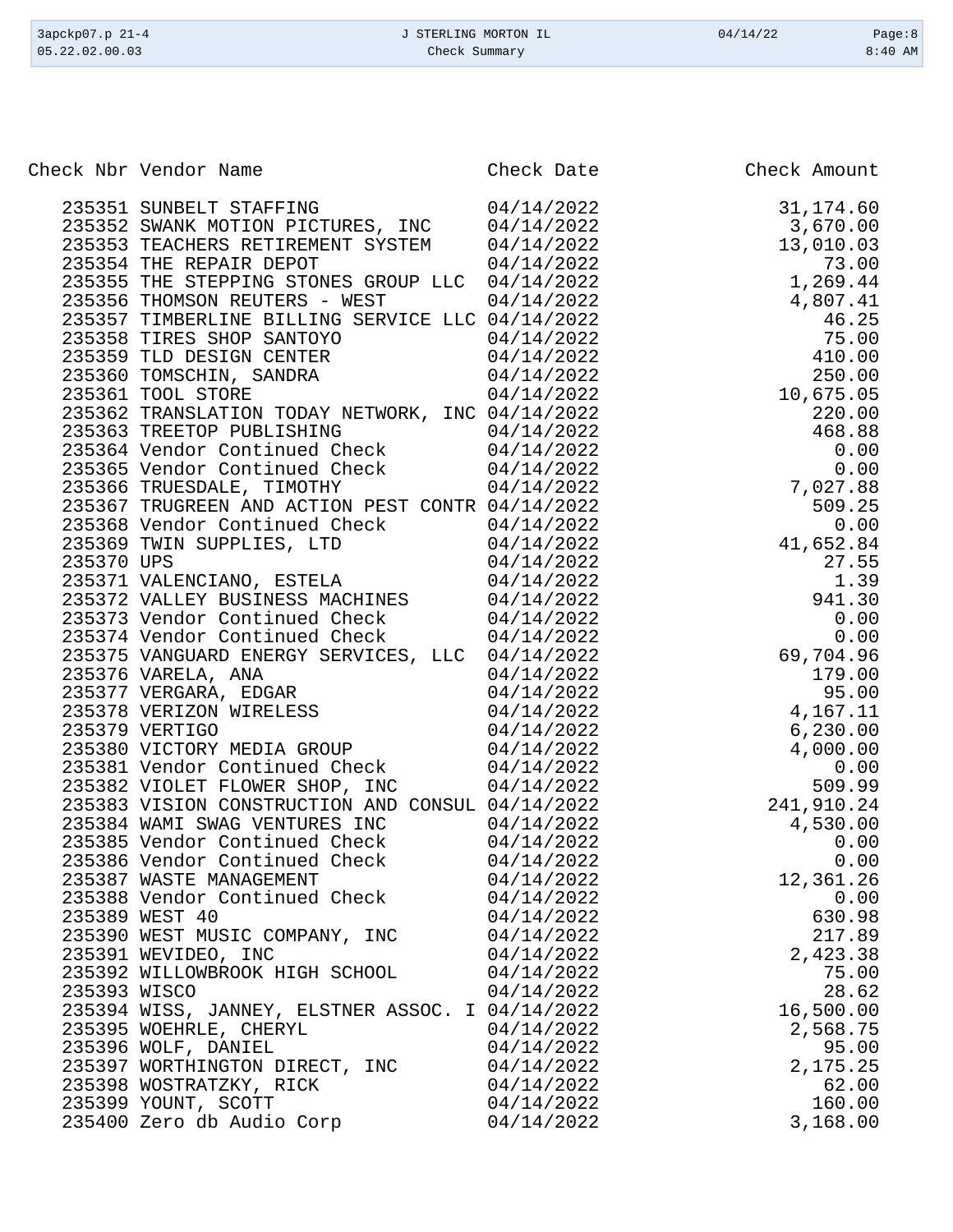| 3apckp07.p 21-4<br>05.22.02.00.03 |                                            | J STERLING MORTON IL<br>Check Summary | 04/14/22     | Page:9<br>$8:40$ AM |
|-----------------------------------|--------------------------------------------|---------------------------------------|--------------|---------------------|
|                                   |                                            |                                       |              |                     |
|                                   |                                            |                                       |              |                     |
|                                   | Check Nbr Vendor Name                      | Check Date                            | Check Amount |                     |
|                                   | 235401 ZUNDELL, JAMES<br>235402 ZURO, DAVE | 04/14/2022<br>04/14/2022              |              | 267.00<br>95.00     |
|                                   | 402<br>Computer                            | $Check(s)$ For a Total of             |              | 2,776,219.33        |